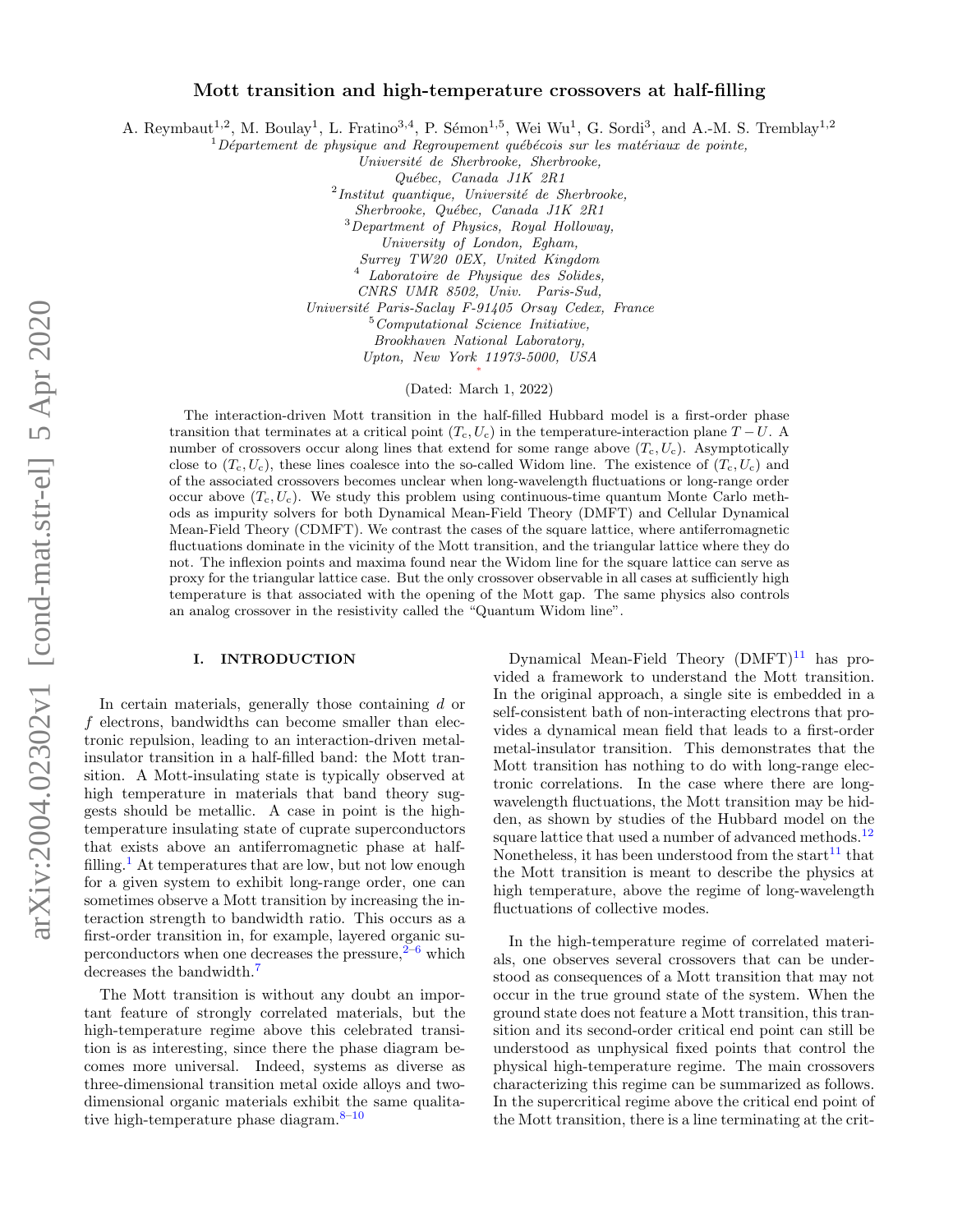ical end point, along which various crossovers merge: the so-called *Widom line*. While this terminology was introduced in strongly correlated electron physics in Ref. [13,](#page-8-9) it was originally defined for classical liquid-gas transitions in Ref. [14.](#page-8-10) There is another crossover that occurs along what we call the *Mott line*, that determines at which temperature an insulating Mott gap is fully formed. A crossover closely related to the Mott line, observed in the resistivity of strongly correlated systems, has been dubbed the *Quantum Widom line*.<sup>[15](#page-8-11)-17</sup>

Here, we study the single-band Hubbard model with nearest-neighbor hopping on two lattices, the square and the isotropic triangular lattices at half-filling. In addition to DMFT, we use the Cellular Dynamical Mean-Field Theory (CDMFT).<sup>[18](#page-8-13)</sup> Our contribution<sup>[19](#page-8-14)</sup> is to show which features of the Mott transition are observable at high temperature when the system has strong antiferromagnetic fluctuations, as on the square lattice, or when frustration allows the Mott transition to manifest itself directly, as on the triangular lattice. We also perform some benchmarking across various numerical techniques to identify the temperature regime within which these techniques describe the same physics. The Mott line is the only feature that is universally observable at high temperature, independently of frustration.[19](#page-8-14)

Note that in the case of the square lattice at small interaction strength, a number of crossovers have been identified as temperature is decreased towards zero.<sup>[20](#page-8-15)</sup> We focus on the crossovers associated with the Mott transition, not on those crossovers.

In the following section, we describe the model and the methods. Section [III](#page-1-0) introduces definitions of the various crossover lines of interest that do not require analytic continuation. Our results are discussed in Section [IV](#page-4-0) and in the conclusion. Section [IV](#page-4-0) includes analytically continued results that provide a deeper understanding of the Widom and Mott lines while also justifying the definitions of Section [III.](#page-1-0)

### <span id="page-1-1"></span>II. MODEL AND METHODS

The physics of the Mott transition is controlled by the competition between kinetic energy, represented by nearest-neighbor hopping  $t \equiv 1$  on a lattice, and purely local screened Coulomb repulsion U. This physics is contained in the two-dimensional single-band Hubbard model:[21–](#page-8-16)[23](#page-8-17)

$$
\hat{\mathcal{H}} = -t \sum_{\langle i,j \rangle \sigma} \left( \hat{c}_{i\sigma}^{\dagger} \hat{c}_{j\sigma} + \text{h.c} \right) + U \sum_{i} \hat{n}_{i\uparrow} \hat{n}_{i\downarrow} - \mu \sum_{i} \hat{n}_{i}, \tag{1}
$$

# <span id="page-1-0"></span>III. DEFINITIONS OF THE CROSSOVER LINES

In the following two subsections, we define in turn different versions of the Widom line, and of the Mott line, where  $\hat{c}^{(\dagger)}_{i\sigma}$  is the fermionic destruction (creation) operator at site *i* and spin  $\sigma$ ,  $\hat{n}_{i\sigma} = \hat{c}^{\dagger}_{i\sigma} \hat{c}_{i\sigma}$  is the number operator (with  $\hat{n}_i = \hat{n}_{i\uparrow} + \hat{n}_{i\downarrow}$ ), and  $\mu$  is the chemical potential.

Although simple mean-field theory may perform well when interactions are weak and temperature is high, the study of stronger interactions requires the use of improved versions of this theory in order to uncover the physics on a larger energy scale. These approaches include Dynamical Mean-Field Theory  $(DMFT),^{11}$  $(DMFT),^{11}$  $(DMFT),^{11}$  where a single site is dynamically coupled to a bath of noninteracting electrons, and Cellular Dynamical Mean-Field Theory (CDMFT),  $18,24,25$  $18,24,25$  $18,24,25$  where it is a cluster of sites that is coupled to a non-interacting bath. It is then the frequency dependence of the hybridization between cluster and bath that becomes essential. The solution of the resulting quantum-impurity problems is usually obtained with an "impurity solver". While exact diagonalization is mostly used at zero temperature, continuous-time quantum Monte Carlo algorithms  $(CTQMC)^{26}$  $(CTQMC)^{26}$  $(CTQMC)^{26}$  are preferred at finite temperature. Here, we use the interaction-expansion algorithm (CT-INT), also known as the Rubtsov algorithm, especially suited when interactions are weak to intermediate, $27$  and the hybridization-expansion algorithm  $(CT-HYB)$ ,  $28-30$  $28-30$  especially suited when interactions are strong. $31$  We also use the Dynamical Cluster Approximation  $(DCA)^{18}$  $(DCA)^{18}$  $(DCA)^{18}$  and the Determinant Quantum Monte Carlo  $(DQMC)^{32,33}$  $(DQMC)^{32,33}$  $(DQMC)^{32,33}$  $(DQMC)^{32,33}$  for benchmarking purposes.

We study various lattice geometries to highlight the effects of cluster size and magnetic frustration on the high-temperature crossovers. We take the square lattice as an example of a lattice that is not magnetically frustrated and we study it with a four-site  $(2 \times 2)$  square cluster using CDMFT (CDMFT  $2 \times 2$ ). We take the triangular lattice as an example of a fully frustrated lattice and we study it using a three-site isotropic triangular cluster with CDMFT (CDMFT Triangle). It is also useful to compute the results of single-site DMFT. Indeed, the DMFT results should be close to those of CDMFT Triangle since the local nature of DMFT implicitly assumes that the lattice is magnetically frustrated so that long-wavelength magnetic correlations are unimportant. In general, one expects long-wavelength magnetic correlations to be present at lower temperatures for the frustrated lattice than for the non-frustrated one. In three dimensions, long-range order would occur at lower temperature for a frustrated system. This is important since this is what leads to the possibility of observing the Mott transition experimentally.

Table [I](#page-2-0) sums up the various methods and their associated abbreviations in this work.

introduced in the previous section.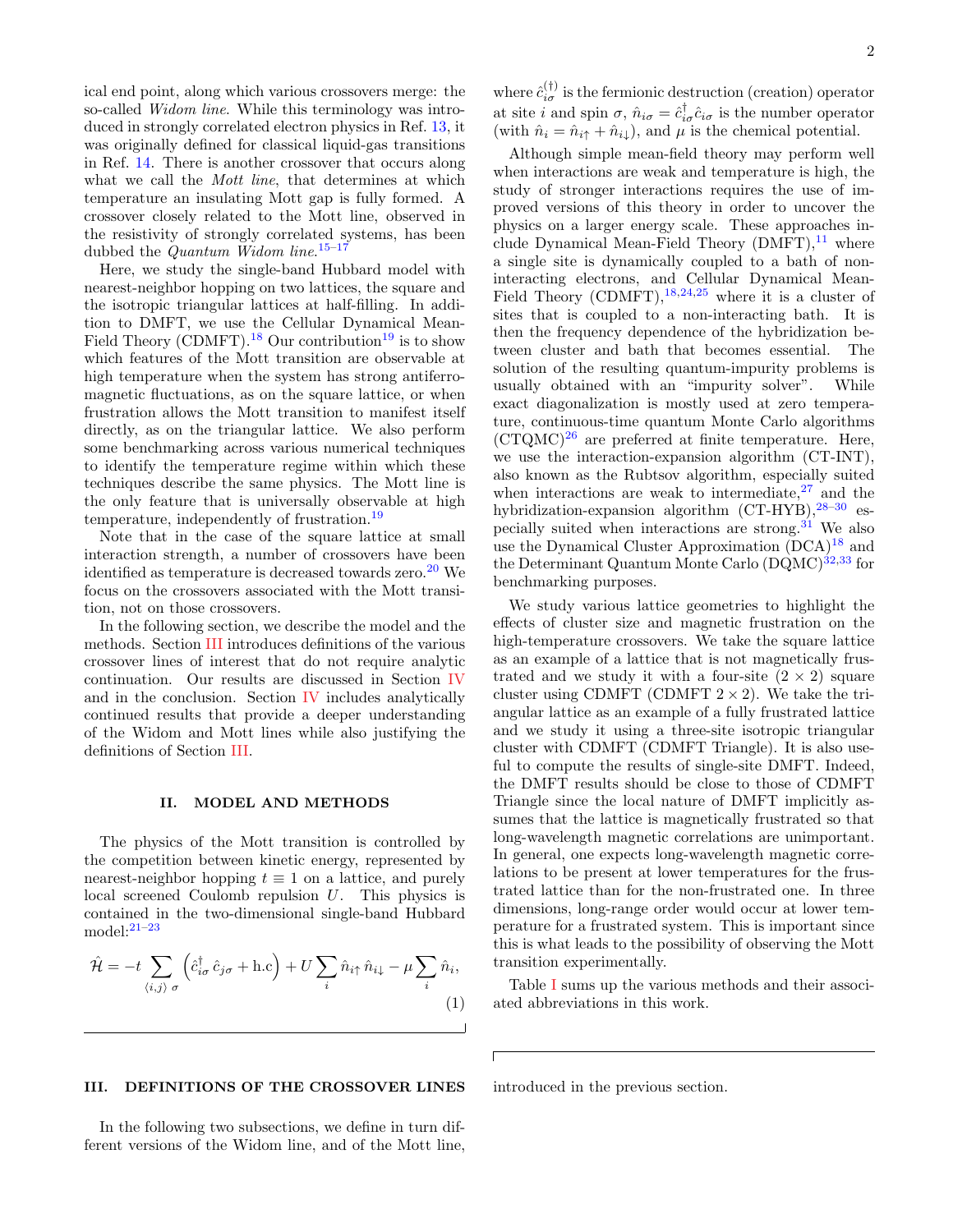| Chosen abbreviation | Numerical technique                                | <b>Impurity solver</b>       |
|---------------------|----------------------------------------------------|------------------------------|
| DMFT.               | DMFT using a square lattice dispersion             | CT-INT (at low interaction)  |
|                     |                                                    | CT-HYB (at high interaction) |
| CDMFT $2 \times 2$  | CDMFT on a four-site square cluster                | CT-HYB                       |
| CDMFT Triangle      | CDMFT on a three-site isotropic triangular cluster | CT-HYB                       |

DMFT: Dynamical Mean-Field Theory

CDMFT: Cellular Dynamical-Mean Field Theory

CT-HYB: continuous-time quantum Monte Carlo with hybridization expansion

<span id="page-2-0"></span>CT-INT: continuous-time quantum Monte Carlo with interaction expansion (Rubtsov algorithm)

Table I. Summary of the different dynamical mean-field theories and impurity solvers used in this work.

## A. Widom lines

The Widom line is defined as an inflexion point in thermodynamic potentials. It is found in supercritical fluids by observing where the lines of maxima for different response functions (derivatives of thermodynamic potentials) asymptotically coalesce into one at the approach of the critical point. $14,34$  $14,34$  In strongly correlated electronic systems, the double occupancy  $D = \langle \hat{n}_{i\uparrow} \hat{n}_{i\downarrow} \rangle$ , *i.e.* the probability for a given site to be doubly occupied, is a thermodynamic quantity of interest since it measures potential energy. We thus define one of the crossovers associated to the Widom line as a maximum in the derivative of  $D$  with respect to  $U$ , an analog of a response function. For a given temperature, an estimate of the location of this Widom line,  $U_W$ , is obtained from

<span id="page-2-2"></span>
$$
U_{\rm W} = \operatorname{argmax}_{U} \left| \frac{\partial D}{\partial U} \right|.
$$
 (2)

We also look for an inflexion point in the imaginary part of the local Green's function  $G^{\text{loc}}$  taken at the first Matsubara frequency  $i\omega_0$ , which can be thought of as a proxy for the local density of state at  $\omega = 0$  without requiring analytic continuation. This defines a "dynamical Widom line" whose location  $U^{\text{d}}_{\text{W}}$  for a given temperature is found from

<span id="page-2-3"></span>
$$
U_{\rm W}^{\rm d} = \operatorname{argmax}_{U} \left| \frac{\partial \operatorname{Im} G^{\rm loc}(i\omega_{0})}{\partial U} \right|.
$$
 (3)

The whole process is illustrated in figure Fig. [1.](#page-2-1)

# <span id="page-2-4"></span>B. Mott line

Finding the opening of a Mott gap while avoiding analytic continuation, which is impossible at high temperature, is a challenge that we address here. When it is not fully opened, a Mott gap differs from a band gap by the the fact that the density of states rearranges itself when the chemical potential varies. There is no rigid band. Nevertheless, when the chemical potential is not too close to the band edge and the gap is large, one can extract the value of the gap by taking advantage of thermal excitations across it, as we proceed to show.



<span id="page-2-1"></span>Figure 1. Left panels : Determination of the thermodynamical Widom line of CDMFT  $2 \times 2$  at  $\beta = 11$  from the behavior of double occupancy. Right panels : Determination of the dynamical Widom line of CDMFT  $2 \times 2$  at  $\beta = 11$ from the imaginary part of the Matsubara Green's function at the lowest frequency.

When the chemical potential lies within a well formed gap, one can assume that the density of states is rigid and we can write down the occupation of a site as

$$
n = 2 \iint \frac{\mathrm{d}^2 \vec{k}}{(2\pi)^2} \int \frac{\mathrm{d}\omega}{2\pi} \frac{A(\vec{k}, \omega)}{e^{\beta(\omega - \mu)} + 1} = \int \mathrm{d}\omega \frac{A^{\mathrm{loc}}(\omega)}{e^{\beta(\omega - \mu)} + 1},\tag{4}
$$

where the factor 2 comes from spin,  $A(\vec{k}, \omega)$  is the spectral function,  $\beta = 1/T$  is the inverse temperature (with the Boltzmann constant  $k_B \equiv 1$ , and  $A^{\text{loc}}(\omega)$  is the local density of states

$$
A^{\rm loc}(\omega) = 2 \iint \frac{\mathrm{d}^2 \vec{k}}{(2\pi)^3} A(\vec{k}, \omega). \tag{5}
$$

Let us denote by  $\mu_-\$  and  $\mu_+$  the two energies between which a Mott gap opens, with  $\mu$  –  $\lt \mu$ + so that the gap energy reads  $E_{\rm g} = \mu_{+} - \mu_{-}$ . Then the local density of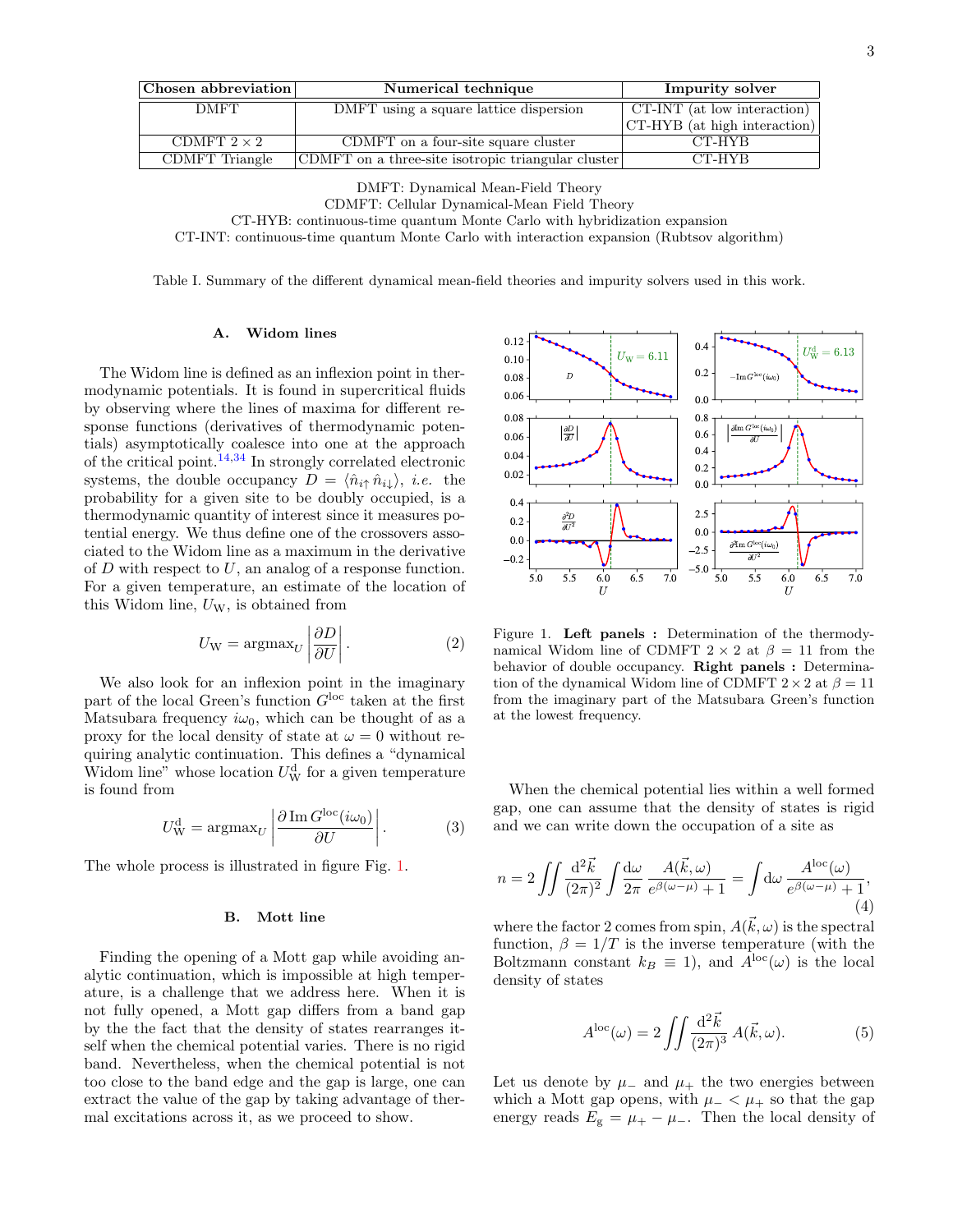states is zero within the interval  $[\mu_-, \mu_+]$  and one has

$$
n = \int_{-\infty}^{\mu_{-}} \mathrm{d}\omega \, \frac{A^{loc}(\omega)}{e^{\beta(\omega-\mu)} + 1} + \int_{\mu_{+}}^{+\infty} \mathrm{d}\omega \, \frac{A^{loc}(\omega)}{e^{\beta(\omega-\mu)} + 1} . \tag{6}
$$

One can then consider two temperature regimes. At zero temperature, the lower Hubbard band is full and the system is half-filled, which gives

$$
n = \int_{-\infty}^{\mu_{-}} \mathrm{d}\omega \, A_{T=0}^{\text{loc}}(\omega) = 1. \tag{7}
$$

Now, if  $T \ll E_{\rm g}$ , one can approximate

$$
\int_{-\infty}^{\mu_{-}} \mathrm{d}\omega \, A^{\mathrm{loc}}(\omega) \simeq 1 \tag{8}
$$

and write

$$
n \simeq 1 + \int_{-\infty}^{\mu_{-}} d\omega \left[ \frac{1}{e^{\beta(\omega - \mu)} + 1} - 1 \right] A^{\rm loc}(\omega)
$$

$$
+ \int_{\mu_{+}}^{+\infty} d\omega \frac{A^{\rm loc}(\omega)}{e^{\beta(\omega - \mu)} + 1}, \tag{9}
$$

or

<span id="page-3-4"></span>
$$
n \simeq 1 + \int_{-\infty}^{\mu_{-}} \mathrm{d}\omega \, \frac{A^{\mathrm{loc}}(\omega)}{e^{-\beta(\omega-\mu)} + 1} + \int_{\mu_{+}}^{+\infty} \mathrm{d}\omega \, \frac{A^{\mathrm{loc}}(\omega)}{e^{\beta(\omega-\mu)} + 1}.
$$
\n(10)

Recalling that  $\omega - \mu < 0$  in the first integral and that  $\omega - \mu > 0$  in the second integral, we write

$$
n \simeq 1 + \int_{-\infty}^{0} d\omega A^{\text{loc}}(\omega + \mu_{-}) e^{\beta(\omega + \mu_{-} - \mu)}
$$

$$
+ \int_{0}^{+\infty} d\omega A^{\text{loc}}(\omega + \mu_{+}) e^{-\beta(\omega + \mu_{+} - \mu)} . (11)
$$

One can finally consider that at low temperature the local density of states varies slowly on the scale of the thermal energy near the band edges and obtain

<span id="page-3-3"></span>
$$
n \simeq 1 + \int_0^{+\infty} d\omega \, e^{-\beta \omega} \left[ A^{\text{loc}}(\mu_+) \, e^{-\beta(\mu_+ - \mu)} \right. \\
\left. - A^{\text{loc}}(\mu_-) \, e^{\beta(\mu_- - \mu)} \right] \qquad (12)
$$
\n
$$
\simeq 1 + T \left[ A^{\text{loc}}(\mu_+) \, e^{-\beta(\mu_+ - \mu)} - A^{\text{loc}}(\mu_-) \, e^{\beta(\mu_- - \mu)} \right].
$$

In the particle-hole symmetric case or on the square lattice with nearest-neighbor hopping, one has  $\mu_{+}$  =  $\pm E_{\rm g}/2$  and the density of states is even in frequency. Thus, one obtains

<span id="page-3-0"></span>
$$
n \simeq 1 + 2T A^{\text{loc}} \left(\frac{E_g}{2}\right) e^{-\beta E_g/2} \sinh(\beta \mu)
$$
  
\n
$$
\simeq 1 + C(T) \sinh(\beta \mu), \qquad (13)
$$

where

$$
C(T) = 2T N \left(\frac{E_g}{2}\right) e^{-\beta E_g/2}.
$$
 (14)

Fitting Eq. [\(13\)](#page-3-0) gives  $C(T)$ . Then, one can fit

<span id="page-3-1"></span>
$$
\ln\left(\frac{\beta\,C(T)}{2}\right) = -\frac{E_{\rm g}}{2}\,\beta + \ln\left(A^{\rm loc}\!\left(\frac{E_g}{2}\right)\right) \tag{15}
$$

to find the gap energy  $E_{\rm g}$ . This last fit is good only as long as the gap is sufficiently opened for a given temperature so that  $T \ll E_{\rm g}$ , *i.e.* below a temperature lower than the gap-opening temperature. To find the Mott line at a given interaction, one just has to find the temperature above which the fit Eq.  $(15)$  is no longer good: this means that the gap is about to close. This last point is illustrated in figure Fig. [2.](#page-3-2)



<span id="page-3-2"></span>Figure 2. Determination of the crossover towards a fully opened Mott gap at  $U = 8$  in CDMFT  $2 \times 2$ . The fit of Eq. [\(15\)](#page-3-1) seems to hold from  $\beta = 8.33$  to  $\beta = 10$ , which indicates that the crossover is located at  $T \simeq 1/8$  and that the Mott gap must close at a slightly higher temperature. The value of the gap can be estimated from the fit to be  $E_{\rm g} \simeq 1.69$ .

When there is no particle-hole symmetry, as on a triangular lattice, which is not bipartite, finding the Mott line is not so straightforward. Indeed, one must expect an asymmetric occupation  $n$  around the chemical potential at half-filling  $\mu_{\text{half-filling}}$ , which can also be strongly temperature-dependent, as shown in figure Fig. [3.](#page-4-1) One has no other choice than to split Eq.  $(13)$  in two by finding the two situations where one can neglect one exponential compared with the other, in order to isolate the electron-doped  $(\mu > \mu_{\text{half-filling}}(T))$  and the hole-doped  $(\mu < \mu_{\text{half-filling}}(T))$  cases. The chemical potential cannot be in the middle of the gap because both exponentials of Eq. [\(13\)](#page-3-3) would be comparable, but it cannot be too close to the band edges  $\mu_+$  or  $\mu_-$  either because the whole band structure would rearrange itself. Keeping that in mind and neglecting one exponential compared to the other in Eq.  $(13)$ , one obtains

$$
\pm (n-1) \simeq T A^{\text{loc}}(\mu_{\pm}) e^{\mp \beta \mu_{\pm}} e^{\pm \beta \mu} \simeq C_{\pm}(T) e^{\pm \beta \mu},
$$
\n(16)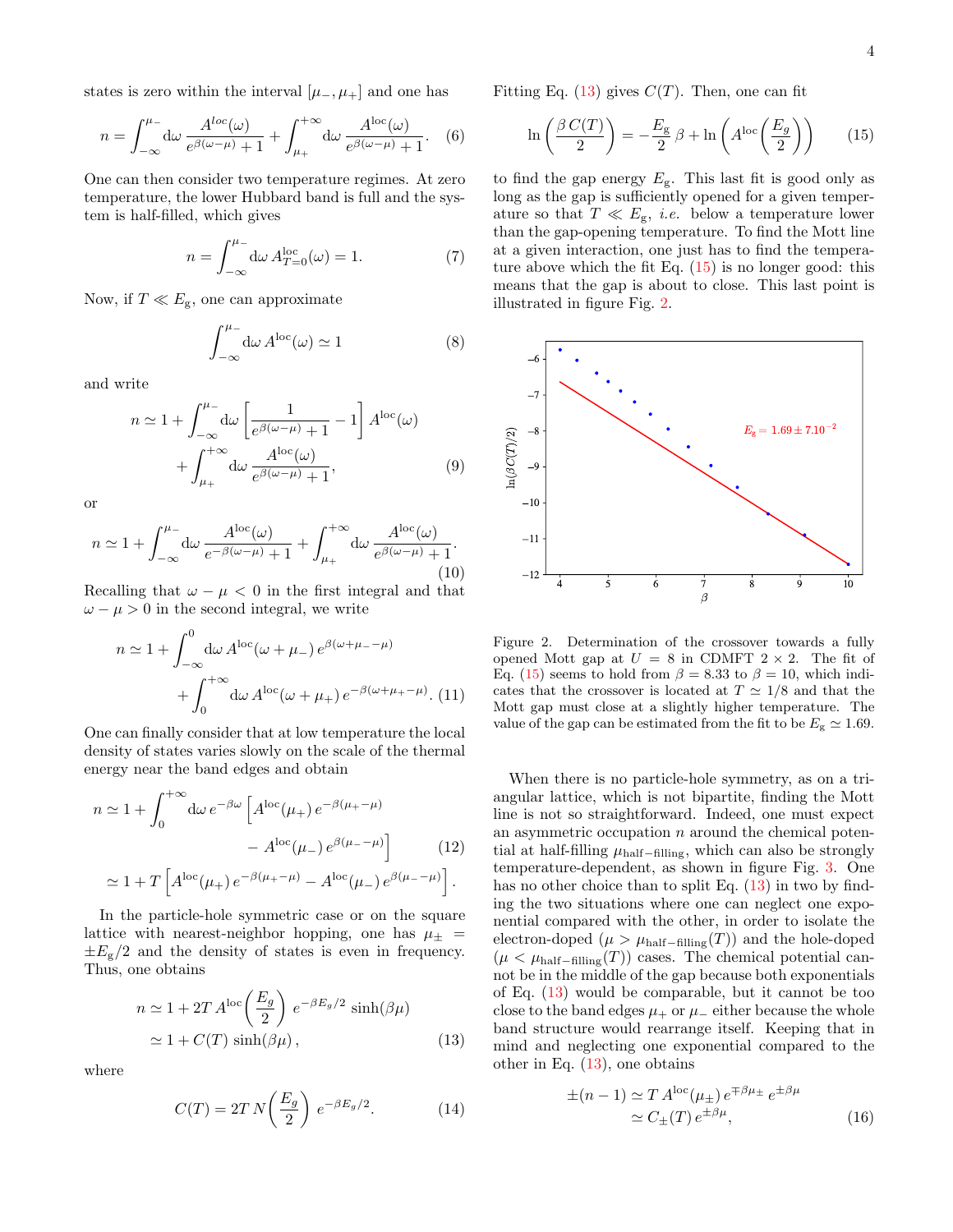where

$$
C_{\pm}(T) = T A^{\text{loc}}(\mu_{\pm}) e^{\mp \beta \mu_{\pm}}.
$$
 (17)

To find  $\mu_+$  and  $\mu_-$ , and then extract  $E_{\rm g} = \mu_+ - \mu_-$ , one can then perform the same fit as that used in the particlehole symmetric case but for the electron-doped and the hole-doped cases separately. Again, to find the crossover temperature above which the Mott gap starts to close, one just has to find the temperature above which the fits

<span id="page-4-2"></span>
$$
\ln(\beta C_{\pm}(T)) = \mp \mu_{\pm} \beta + \ln A^{\rm loc}(\mu_{\pm})
$$
 (18)

are no longer good. Note that this time, there will in general be two different crossovers, one for each kind of doping.



<span id="page-4-1"></span>Figure 3. Value of the chemical potential at half-filling obtained with CDMFT Triangle for a given interaction  $U$  as a function of temperature.

## <span id="page-4-0"></span>IV. RESULTS

We begin with the results for the frustrated triangular lattice where the Mott transition and its crossovers are least affected by magnetic correlations. The next subsection considers the opposite limit where antiferromagnetic fluctuations dominate in the region where the Mott transition would occur. This allows us to later identify the features of the high-temperature phase diagram that are robust against antiferromagnetic fluctuations. Finally, we show results obtained through analytic continuation that help understand the meaning of the Widom and Mott lines, and justify the criteria detailed in Section [III.](#page-1-0)

## A. Triangular lattice

Fig. [4](#page-5-0) presents the  $T - U$  phase diagram for DMFT and CDMFT Triangle. As explained at the end of Section [II,](#page-1-1) the DMFT results are close to those of CDMFT

Triangle, as shown in Ref. [35,](#page-8-28) since the local nature of DMFT implicitly assumes that the lattice is magnetically frustrated so that long-wavelength magnetic correlations are unimportant. This manifests clearly in the locations of the Mott-transition end points,  $(U_c, T_c) \simeq (9.28, 1/10)$ for DMFT and  $(U_c, T_c) \simeq (9.4, 1/11)$  for CDMFT Triangle. This should be compared with DCA results from Ref. [35](#page-8-28) who found  $(U_c, T_c) \simeq (10.8, 1/10)$  for single-site and  $(U_c, T_c) \simeq (8.2, 1/10)$  for cluster sizes ranging from 3 to 6 sites. The supplemental material of Ref. [36](#page-9-0) contains an exhaustive table of the estimates obtained from various methods. Note also that the shape of the coexistence region for the Mott transition obtained from CDMFT, not shown here, is in agreement with experiments, as discussed in Ref. [37.](#page-9-1)

Our focus here is the crossovers. These have been extensively studied for the triangular lattice, especially for the resistivity.[38](#page-9-2) In this context, quantum-critical scaling has been found theoretically,  $6,15-\overline{17}$  $6,15-\overline{17}$  $6,15-\overline{17}$  up to a factor of three in temperature above  $(U_c, T_c)$ , leading to detailed comparisons with experiments.[5](#page-8-29)[,6,](#page-8-3)[39–](#page-9-3)[41](#page-9-4) The crossover lines in Fig. [4](#page-5-0) have been defined differently from these last papers, as detailed in Section [III.](#page-1-0) The Widom lines of Fig. [4](#page-5-0) do not survive at high temperature, since it becomes impossible to find an inflexion point in D or  $\text{Im } G^{\text{loc}}(i\omega_0)$  as a function of  $U$  following Eqs. [\(2\)](#page-2-2) and [\(3\)](#page-2-3). Their dependence on U becomes linear instead of showing an inflexion point as in the top panels of Fig. [1.](#page-2-1) Whereas the Widom line disappears at temperatures between 0.2 and 0.3, the crossover associated with the opening of the Mott gap in the DMFT and CDMFT Triangle calculations can be identified over a larger range of temperatures and for all studied values of  $U$  larger than  $U_c$ .

The ability to experimentally observe these crossovers depends on the possible presence of an ordered phase at low temperature. In two dimensions, one may argue that long-range magnetic orders, e.g. antiferromagnetism and spiral antiferromagnetism, are forbidden at finite temperature in systems with short-range interactions by the Mermin-Wagner theorem. However, the local mean magnetization  $\langle \hat{S}_z^2 \rangle$  (with the spin operator  $\hat{S}_z = \hat{n}_{i\uparrow} - \hat{n}_{i\downarrow}$ ) still affects various physical observables, such as the double occupancy D that depends on  $\langle \hat{S}_z^2 \rangle$  at half-filling as

<span id="page-4-3"></span>
$$
\langle \hat{S}_z^2 \rangle = \langle (\hat{n}_{i\uparrow} - \hat{n}_{i\downarrow})^2 \rangle = 1 - 2D. \tag{19}
$$

This can be proven using the Pauli exclusion principle  $\hat{n}_{i\sigma}^2 = \hat{n}_{i\sigma}$ . More generally, the observability of the crossovers can be discussed by considering the value of the magnetic correlation length. High-temperature series expansion for the isotropic triangular lattice Heisenberg model find that the magnetic correlation length takes the value  $\xi = 2$  lattice spacings at  $T = 0.2 J$ , where J is the Heisenberg antiferromagnetic exchange. $43-45$  $43-45$  Using  $J = 4t^2/U$  for a rough estimate of the value of the magnetic correlation length, we find  $\xi = 2$  at  $T \simeq 1/11.76 <$  $T_c$  for  $U = U_c = 9.4$ , which means that magnetism is weak even at temperatures below the CDMT Triangle critical point. The dashed line in Fig [4](#page-5-0) indicates where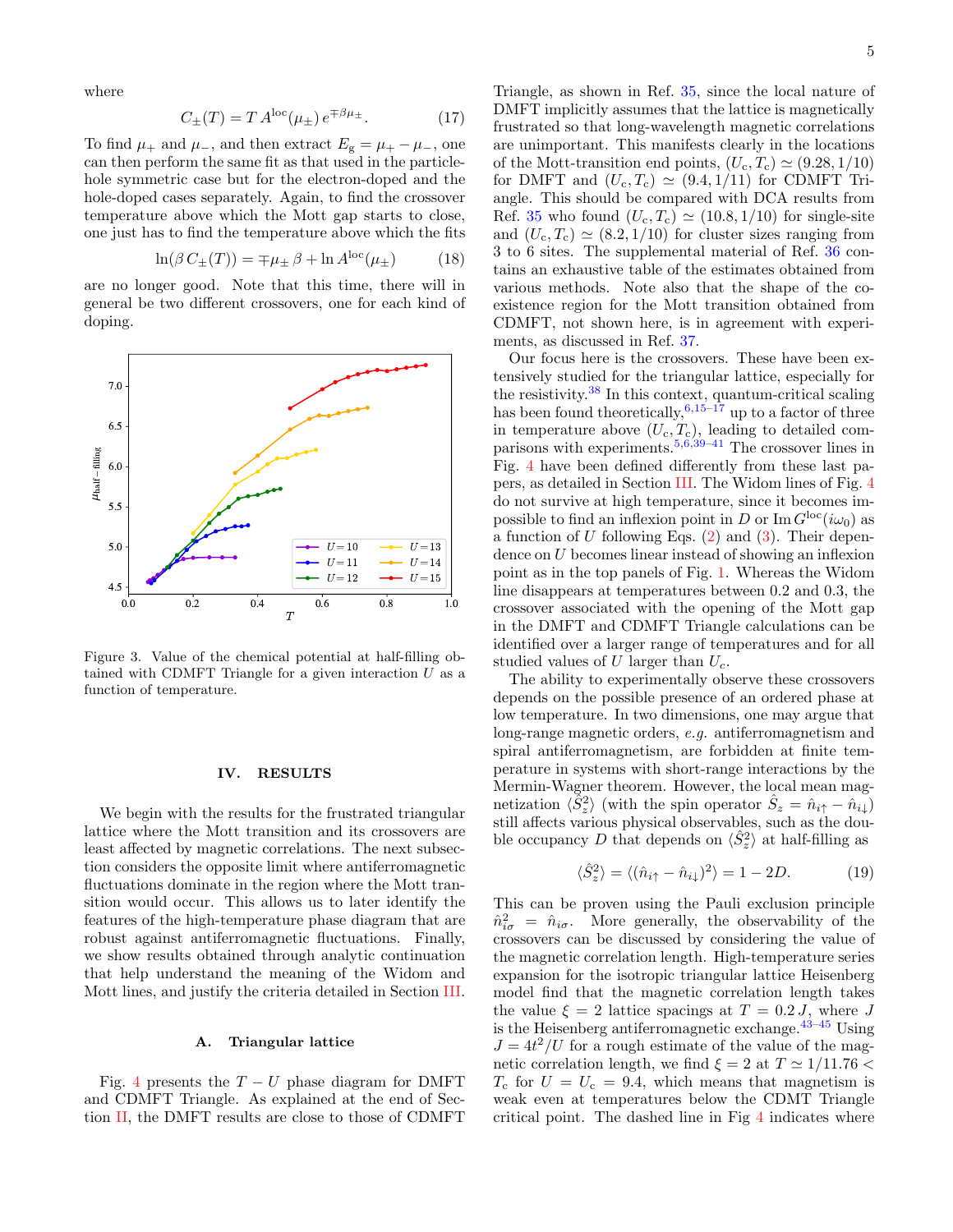

<span id="page-5-0"></span>Figure 4.  $T - U$  phase diagram for DMFT and CDMFT Triangle. "Widom  $D$ " and "Widom Im  $G$ ", correspond to the Widom lines associated to an inflexion point in D and in Im  $G^{\text{loc}}(i\omega_0)$ , respectively. A recent dual fermion calculation finds an inflection point in D at  $T = 1/6$  that is consistent with CDMFT Triangle. $^{42}$  $^{42}$  $^{42}$  The other lines, dubbed "Mott", stand for the Mott lines associated to the opening of the Mott gap. There are two such crossovers for CDMFT Triangle: one found with values of  $\mu$  "above"  $\mu_{\text{half-filling}}(T)$  and one found with values of  $\mu$  "below"  $\mu_{\text{half-filling}}(T)$ , in accordance with Eq.  $(18)$ . The dashed line indicates where the magnetic correlation length  $\xi$  is equal to two lattice spacings according to results from Ref. [43–](#page-9-5)[45.](#page-9-6)

 $\xi$  equals 2 in the phase diagram. This is an overestimate of  $\xi$  since for the values of U of interest, we are not yet in the Heisenberg limit and ring exchange terms should be detrimental to the establishment of long-range order. The crossovers associated with the Widom line can thus be seen experimentally. They are in fact seen in organic materials.[10](#page-8-6) In turn, the crossovers associated to the Mott line are also experimentally observable since they extend far above the low-temperature  $\xi = 2$  line. Our Mott line indeed fundamentally reflects the same physics as the metal-to-insulator crossover defined differently as a "Quantum Widom line" and observed experimentally in Refs. [5,](#page-8-29) [6,](#page-8-3) [39–](#page-9-3)[41.](#page-9-4)

### B. Square lattice

Compared to the isotropic triangular lattice, the nonfrustrated square lattice is in the opposite limit, where long-wavelength antiferromagnetic fluctuations compete with the Mott transition, leading eventually to longrange order at zero temperature. It is then crucial to identify whether or not the Widom and Mott lines remain experimentally observable in this case. Fig. [5](#page-5-1) presents the  $T - U$  phase diagram for DMFT and CDMFT  $2 \times 2$ . Even if the Mott transitions are not represented here, the location of the Mott critical points aphas  $(U_c, T_c) \simeq (9.28, 1/10)$  for DMFT and  $(U_c, T_c) \simeq$  $(5.90 \pm 0.05, 0.06 \pm 0.005)^{46}$  $(5.90 \pm 0.05, 0.06 \pm 0.005)^{46}$  $(5.90 \pm 0.05, 0.06 \pm 0.005)^{46}$  for CDMFT  $2 \times 2$ . These differences reflect the fact that the magnetic correlation length is large in the vicinity of the Mott critical point, so that different numerical techniques, treating non-local correlations differently, yield different results. In fact, the same high-temperature series expansion estimates mentioned for the triangular-lattice Heisenberg model previously give  $\xi = 200$  lattice spacings at  $T = 0.2 J$  for the square-lattice Heisenberg model.



<span id="page-5-1"></span>Figure 5.  $T - U$  phase diagram for DMFT Square and CDMFT  $2 \times 2$ . "Widom  $D$ " and "Widom Im  $G$ ", and "Mott" correspond to the Widom lines for the double occupancy and the imaginary part of the local Green's function taken at the first Matsubara frequency, and the Mott crossover, respectively. The TPSC crossover temperature data  $T<sub>X</sub>$  are taken from Ref. [47](#page-9-9) and the CDMFT  $2 \times 2$  Néel temperature data  $T_N$ from Ref. [48.](#page-9-10) The domes are expected to extend from  $U = 0$ to  $U \rightarrow +\infty$  but they are not drawn because of lack of data.

Like the Mott critical points, the Widom lines of Fig. [5](#page-5-1) depend on cluster size. Although one may think that they tend towards one another at high temperature, these crossovers do not survive at sufficiently high temperature (inflexion points cannot be found), to allow verification. Besides, it is the physics of antiferromagnetic fluctuations that becomes important, not crossovers associated to the Widom lines. To illustrate this, the Néel temperature,  $T_N$ , for CDMFT  $2 \times 2$  and the crossover temperature  $T<sub>X</sub>$  to the renormalized classical regime in the Two-Particle Self-Consistent (TPSC) approach<sup>[49](#page-9-11)</sup> are shown. The latter is defined as the temperature below which the magnetic correlation length  $\xi$  starts increasing exponentially for a given value of  $U$ . At  $T_X$ , and in the weak correlation regime, a pseudogap that is a precursor of the zero-temperature antiferromagnetic ground state appears. $50-53$  $50-53$ 

Earlier work had found with several methods<sup>[12](#page-8-8)[,54](#page-9-14)</sup> that the Mott critical point was below  $T_N$  and  $T_X$ . Our contri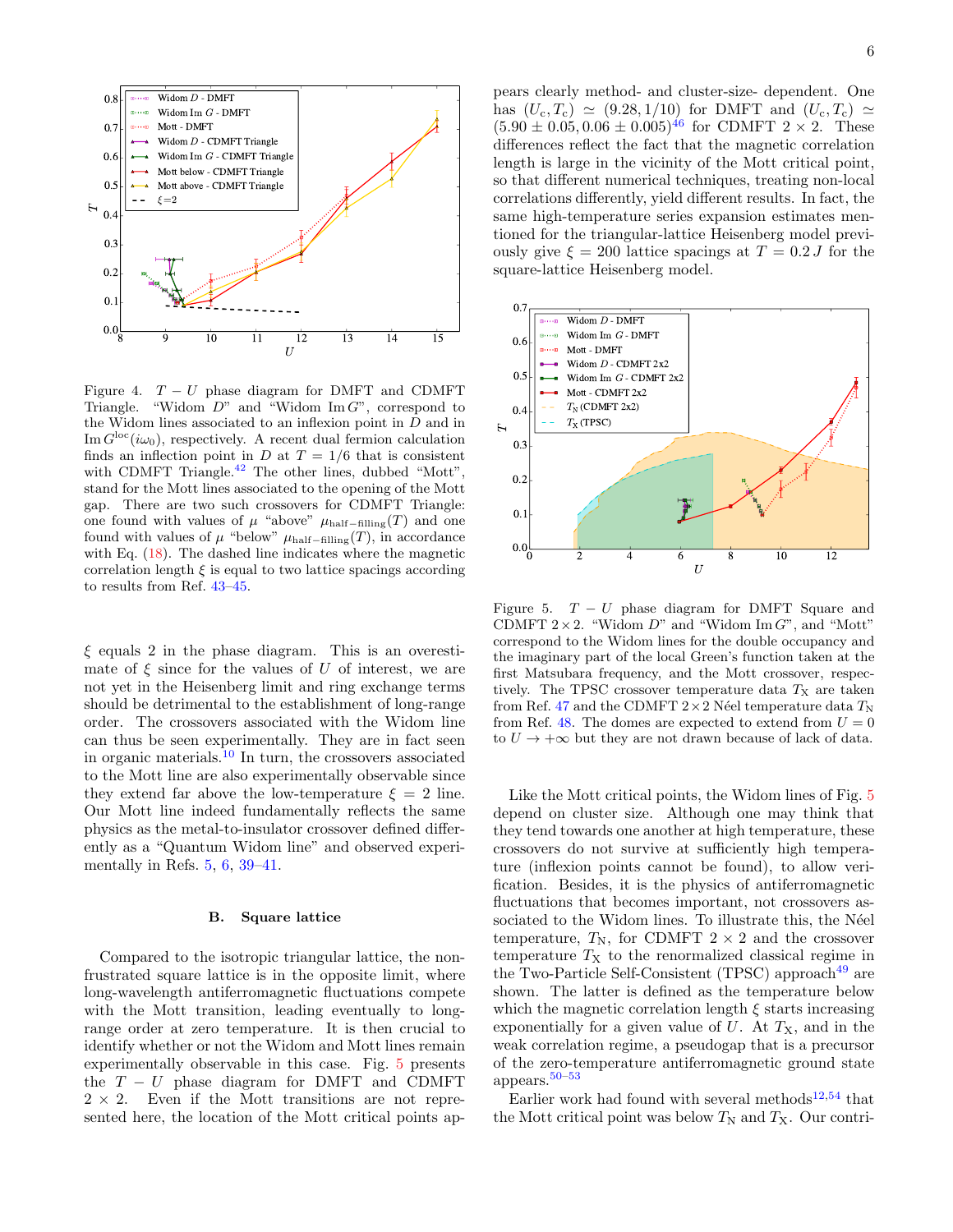bution is to show that the Widom line is also below these temperatures. Even if there is no long-range antiferromagnetic order in two dimensions at finite temperature,  $T<sub>X</sub>$  and  $T<sub>N</sub>$  signal the effect of long-wavelength antiferromagnetic fluctuations that not only hide the Mott transition, but also the crossovers associated with the Widom line. Indeed, below these temperatures, quantities such as double occupancy behave qualitatively as if there was long-range order. $48$  While the DMFT line extends outside the region where antiferromagnetic fluctuations become important, this result is unphysical because including even short-range spatial correlations, as in CDMFT  $2 \times 2$ , completely displaces the transition. Note also that the slope of the Widom line is positive for CDMFT  $2 \times 2$ on the square lattice while it is negative on the three-site cluster for the triangular lattice. This is understood from the fact that the Mott insulator in the former state has zero entropy while it has the entropy of a spin 1/2 on the triangular cluster.[55](#page-9-15)

It is important to notice, however, that the crossovers associated to the Mott line are certainly observable since, as for the triangular lattice in Fig. [4,](#page-5-0) they extend to high temperatures where eventually the different methods give the same result.

### C. The high-temperature limit and the Mott line

At sufficiently high temperature, the results of all methods on all lattices should be identical since the physics becomes inherently local in that regime. Pre-vious studies<sup>[56](#page-9-16)</sup> have shown that this occurs for  $T \gtrsim t$ . We benchmark this for  $U = 4$  in Fig. [6,](#page-6-0) where the mean local magnetization as a function of  $\beta = 1/T$  is found to be essentially the same for different cluster sizes, lattices and numerical methods when  $T \gtrsim 1 \equiv t$  (or  $\beta \lesssim 1$ ). The extrapolation to the thermodynamic limit taken from Ref. [57](#page-9-17) exhibits the behavior expected from a buildup of antiferromagnetic correlations at low temperature and a subtle Pomeranchuk effect at intermediate to high temperature.<sup>[11](#page-8-7)</sup>

Since all previously encountered Mott lines survive at high temperature, they should also merge into one another at sufficiently high temperature. The question remains whether or not the required threshold temperature is as high as  $T/t = 1$ . Fig. [7](#page-6-1) shows that the Mott lines merge together for  $T/t \gtrsim 0.45$ .

### D. Analytic continuation and the crossover lines

We use  $OmegaMaxEnt^{60}$  $OmegaMaxEnt^{60}$  $OmegaMaxEnt^{60}$  to perform analytic continuation and gain a deeper understanding of the Widom and Mott lines. Fig. [8](#page-7-0) presents the analytically continued local density of states of CDMFT  $2 \times 2$  at  $\beta = 9$  on the square lattice for different values of the interaction across the thermodynamic  $(U_{\rm W} \simeq 6.17)$  and dynamic  $(U_{\text{W}}^{d} \simeq 6.22)$  crossovers associated with the Widom



<span id="page-6-0"></span>0 2 4 6 8 10 12  $\beta$ 

Figure 6. Benchmarking of several numerical results as a function of temperature using the mean magnetization  $\langle S_z^2 \rangle$ Eq. [\(19\)](#page-4-3) as a function of  $\beta$  at  $U = 4$ . All theses methods agree with each other when  $T \gtrsim t$  (or  $\beta \lesssim 1$ ) because the thermal energy is large enough to mask the details of the lattice. The extrapolation to the thermodynamic limit is taken from Ref. [57,](#page-9-17) the DCA  $6 \times 6$  data are taken from Ref. [58](#page-9-19) and the TPSC data are taken from Ref. [59.](#page-9-20) The Determinant Quantum Monte Carlo (DQMC) data are extrapolated to the limit where the imaginary time discretization step  $\Delta \tau$  goes to zero.



<span id="page-6-1"></span>Figure 7.  $T-U$  phase diagram for the Mott lines on the triangular and the square lattice. They merge at high temperature. The region associated to antiferromagnetic fluctuations on the square lattice, described in Fig. [5,](#page-5-1) is also shown for reference.

line. The convexity of the low-energy density of states  $A_{\text{even}}^{\text{loc}}(\omega)$  changes from concave (peak) to convex (dip) at  $\omega = 0$  across the Widom line, as previously observed at finite doping across the pseudogap temperature. $^{13}$  $^{13}$  $^{13}$  This shows that there is a progressive transition towards a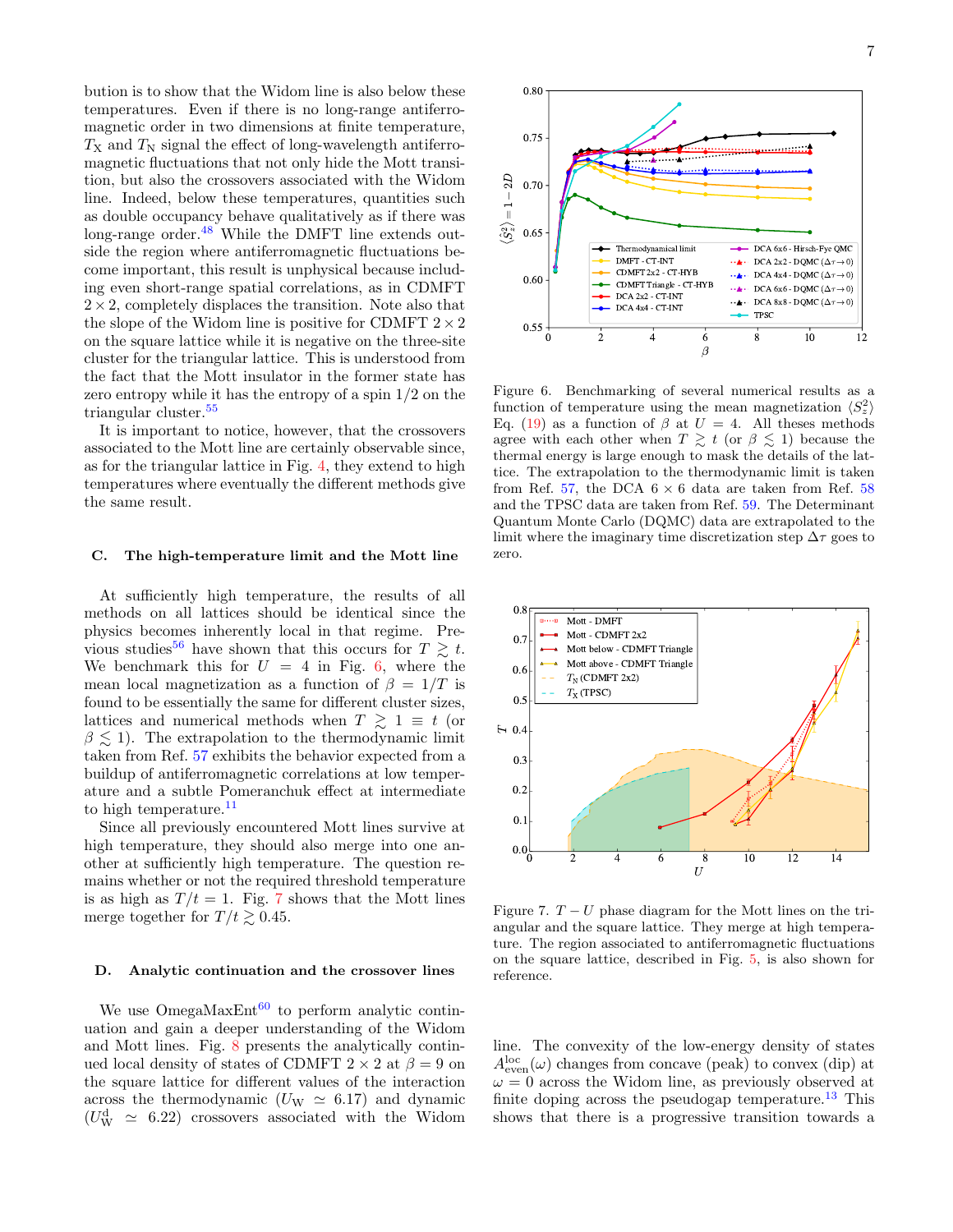more insulating state as the interaction  $U$  increases. The inset of Fig. [8](#page-7-0) features another crossover characterized by an inflexion point in  $A_{\text{even}}^{\text{loc}}(\omega = 0)$  at  $U \simeq 6.24$ , which is of the same order of magnitude as  $U_W$  and  $U_W^d$ . Since this density of states is for intermediate interaction strength, there are shoulders that will develop into clear Hubbard bands at larger interaction strength.



<span id="page-7-0"></span>Figure 8. Analytically continued local density of states of CDMFT  $2 \times 2$  on the square lattice at  $\beta = 9$  for different values of the interaction across the thermodynamic crossover in double occupancy  $(U_W \simeq 6.17)$  and the dynamical crossover in the Green's function  $(U_{\rm W}^{\rm d} \simeq 6.22)$ . The even parity of the particle-hole symmetric local density of states has been enforced by computing  $A_{\text{even}}^{\text{loc}}(\omega) = (A^{\text{loc}}(\omega) + A^{\text{loc}}(-\omega))/2$ . **Inset:** Value of the local density of states at  $\omega = 0$  as a function of U. An inflexion point (green dashed line) is observed at  $U \simeq 6.24$ , corresponding to another crossover that can be defined.

To further understand the Mott line, consider Fig. [9.](#page-7-1) It displays the analytically continued local density of states of CDMFT  $2 \times 2$  at  $U = 8$  for different temperatures across the Mott line. The temperatures are sufficiently low to allow us to use analytic continuation. This is not possible for values of  $U$  where the Mott line is at too high temperature. There the approach of Sec. [III B](#page-2-4) is the only available one. The structure of the density of states in Fig. [9](#page-7-1) is more easily understood as it resembles the one found for the Hubbard model for large  $U:^{61-63}$  $U:^{61-63}$  $U:^{61-63}$  the first peak, whose width is of order  $2J = 1$ , comes from spin excitations whereas the second peak comes from Hubbard bands. The inset of Fig. [9](#page-7-1) shows that the gap is opening at  $T \simeq 0.16$  while the Mott line that we found for  $U = 8$ with CDMFT  $2 \times 2$  was at  $T \approx 0.125 < 0.16$ . The latter value coincides with the old results of Ref. [64.](#page-9-23) The fact that our Mott line is at lower temperature than that associated to the vanishing of the density of states at  $\omega = 0$  is expected, since our definition for the Mott line requires that the gap be opened enough so that  $T \ll E_{\rm g}$ (see Eq. [\(10\)](#page-3-4)). The Mott line found in Ref. [64](#page-9-23) with  $6 \times 6$ DQMC calculations appears for a value of U larger than

about 6.5, very close to that found with CDMFT  $2 \times 2$ .



<span id="page-7-1"></span>Figure 9. Analytically continued local density of states for CDMFT  $2 \times 2$  on the square lattice at  $U = 8$  for different temperatures across the Mott line. The even parity of the particle-hole symmetric local density of states has been enforced, slightly correcting the analytic continuation. Inset: Closer look at the gap opening around  $\omega = 0$ .

### V. CONCLUSION AND SUMMARY

The Mott transition controls the high-temperature normal-state crossovers that occur near the Widom line, where insulating behavior appears with increasing  $U$ , and near the Mott line, where a well-defined Mott gap is developed. The latter extends to very high temperature and values of  $U$  larger than the critical  $U_c$  for the Mott transition. It is a consequence of local physics. On lattices that are highly frustrated, such as the triangular lattice, the first-order Mott transition extends to temperatures above the regime where spatial magnetic correlations set in. Single-site DMFT gives a reasonable description of these crossovers.

On the square lattice, which is often convenient to study theoretically because Quantum Monte Carlo methods have a smaller sign problem, the Widom line describes the same inflexion points and maxima in physical observables as those that occur on the triangular lattice, so they can serve as a convenient proxy for the results on frustrated lattices. The cluster-size dependence of the results however clearly shows that spatial correlations are important and that these crossovers are likely unobservable experimentally on non-frustrated lattices. The slope of the Widom line may also have a different sign on the square and on the triangular lattice for entropic reasons.[55](#page-9-15)

On the square lattice, the first-order Mott transition is hidden by the onset of antiferromagnetic fluctuations and the associated pseudogap phenomena.<sup>[12](#page-8-8)[,54](#page-9-14)</sup> Nevertheless,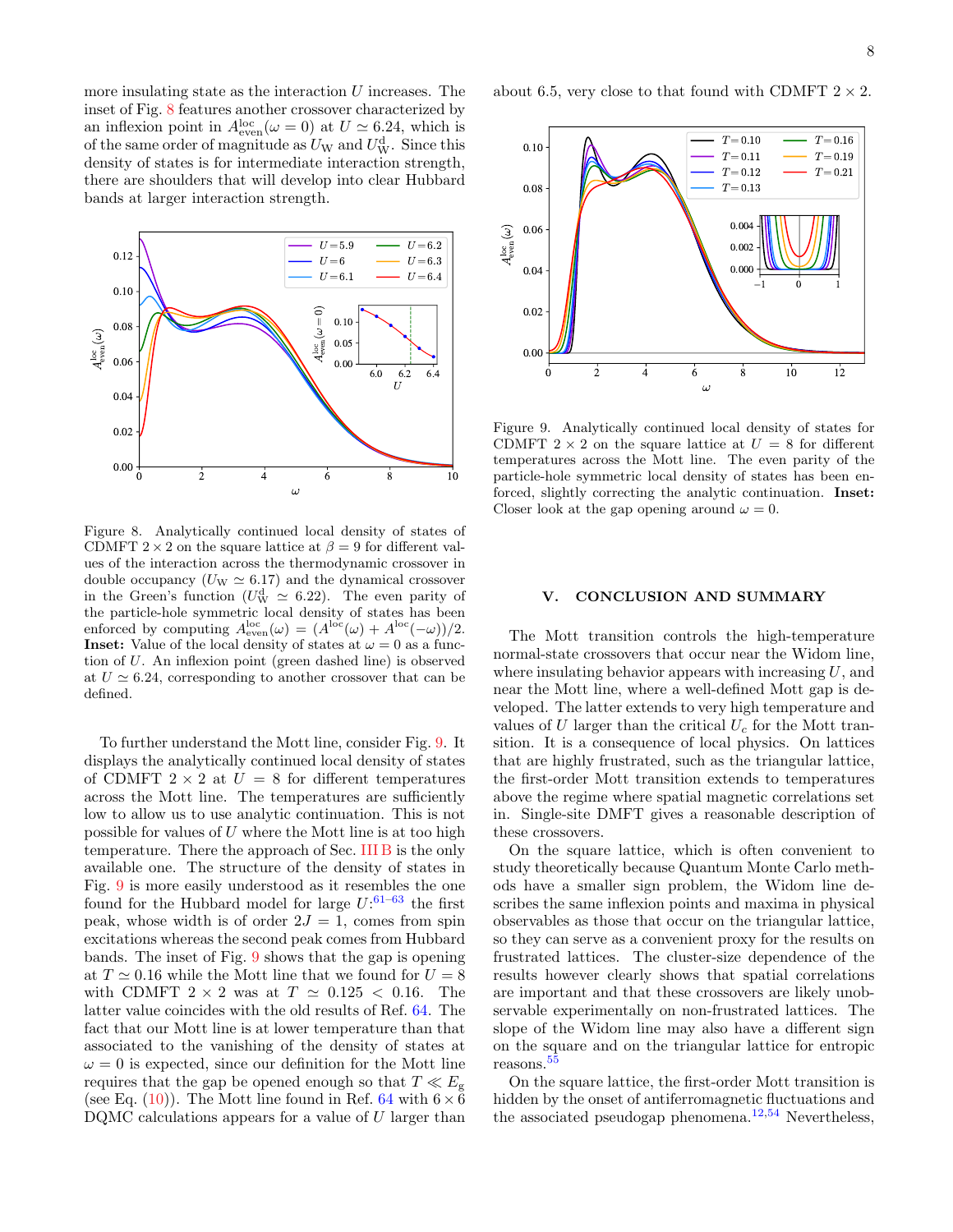the Mott transition even in this case is not "false".[12](#page-8-8) It always has a crucial role even in the latter case since its existence leads to the Mott line, that is always observable at sufficiently high temperature above the strong antiferromagnetic fluctuation regime. The Mott transition on the square lattice appears in a normal state which is not stable at low temperature but which evolves continuously towards the correct normal state at high temperature, where the crossovers lie. This kind of behavior is common in other circumstances, for example when the hightemperature behavior of a metal is a Fermi liquid but its ground state is something else, such as a superconductor for example.

The Mott line will always be observable in principle at sufficiently high temperature and interaction strength, whatever the lattice. A different definition of the same crossover has been called a Quantum Widom  $line^{15-17}$  $line^{15-17}$  $line^{15-17}$ and has been observed in experiment,  $5,6,39-41$  $5,6,39-41$  $5,6,39-41$  $5,6,39-41$  but we surmize that the scaling at the Quantum Widom line, which

- <span id="page-8-0"></span>∗ email[:andre-marie.tremblay@usherbrooke.ca](mailto:andre-marie.tremblay@usherbrooke.ca)
- <span id="page-8-1"></span> $1$  P. W. Anderson, science 235, 1196 (1987).
- <span id="page-8-2"></span><sup>2</sup> S. Lefebvre, P. Wzietek, S. Brown, C. Bourbonnais, D. Jérome, C. Mézière, M. Fourmigué, and P. Batail, [Phys.](http://dx.doi.org/ 10.1103/PhysRevLett.85.5420) Rev. Lett. 85[, 5420 \(2000\).](http://dx.doi.org/ 10.1103/PhysRevLett.85.5420)
- <sup>3</sup> P. Limelette, A. Georges, D. Jerome, P. Wzietek, P. Metcalf, and J. M. Honig, Science 302[, 89 \(2003\),](http://dx.doi.org/ 10.1126/science.1088386) [http://www.sciencemag.org/cgi/reprint/302/5642/89.pdf.](http://arxiv.org/abs/http://www.sciencemag.org/cgi/reprint/302/5642/89.pdf)
- <sup>4</sup> B. J. Powell and R. H. McKenzie, [Journal of Physics :](http://stacks.iop.org/0953-8984/18/i=45/a=R03) [Condensed Matter](http://stacks.iop.org/0953-8984/18/i=45/a=R03) 18, R827 (2006).
- <span id="page-8-29"></span><sup>5</sup> T. Furukawa, K. Miyagawa, H. Taniguchi, R. Kato, and K. Kanoda, Nature Physics [advance online publication](http://dx.doi.org/ 10.1038/nphys3235) [\(2015\), 10.1038/nphys3235.](http://dx.doi.org/ 10.1038/nphys3235)
- <span id="page-8-3"></span> $6$  A. Pustogow, M. Bories, A. Löhle, R. Rösslhuber, E. Zhukova, B. Gorshunov, S. Tomić, J. A. Schlueter, R. Hübner, T. Hiramatsu, and et al., [Nature Materials](http://dx.doi.org/ 10.1038/s41563-018-0140-3) 17[, 773–777 \(2018\).](http://dx.doi.org/ 10.1038/s41563-018-0140-3)
- <span id="page-8-4"></span> $^7\,$  The possible role of phonons in this context has been discussed in Ref. [65.](#page-9-24)
- <span id="page-8-5"></span>8 J. H. de Boer and E. J. W. Verwey, [Proceedings of the](http://stacks.iop.org/0959-5309/49/i=4S/a=307) [Physical Society](http://stacks.iop.org/0959-5309/49/i=4S/a=307) 49, 59 (1937).
- <sup>9</sup> D. B. McWhan, A. Menth, J. P. Remeika, W. F. Brinkman, and T. M. Rice, Phys. Rev. B 7[, 1920 \(1973\).](http://dx.doi.org/ 10.1103/PhysRevB.7.1920)
- <span id="page-8-6"></span><sup>10</sup> B. J. Powell and R. H. McKenzie, [Phys. Rev. Lett.](http://dx.doi.org/10.1103/PhysRevLett.94.047004) 94, [047004 \(2005\).](http://dx.doi.org/10.1103/PhysRevLett.94.047004)
- <span id="page-8-7"></span><sup>11</sup> A. Georges, G. Kotliar, W. Krauth, and M. J. Rozenberg, [Rev. Mod. Phys.](http://journals.aps.org/rmp/abstract/10.1103/RevModPhys.68.13) 68, 13 (1996).
- <span id="page-8-8"></span><sup>12</sup> T. Schäfer, F. Geles, D. Rost, G. Rohringer, E. Arrigoni, K. Held, N. Blümer, M. Aichhorn, and A. Toschi, [Phys.](http://dx.doi.org/10.1103/PhysRevB.91.125109) Rev. B 91[, 125109 \(2015\).](http://dx.doi.org/10.1103/PhysRevB.91.125109)
- <span id="page-8-9"></span><sup>13</sup> G. Sordi, P. Sémon, K. Haule, and A.-M. S. Tremblay, Scientific Reports 2 [\(2012\), 10.1038/srep00547.](http://dx.doi.org/10.1038/srep00547)
- <span id="page-8-10"></span><sup>14</sup> L. Xu, P. Kumar, S. V. Buldyrev, S.-H. Chen, P. H. Poole, F. Sciortino, and H. E. Stanley, [Proc. Nat. Acad. Sci. USA](http://dx.doi.org/ 10.1073/pnas.0507870102) 102[, 16558 \(2005\).](http://dx.doi.org/ 10.1073/pnas.0507870102)
- <span id="page-8-11"></span><sup>15</sup> J. Vučičević, H. Terletska, D. Tanasković, and V. Do-brosavljević, Phys. Rev. B 88[, 075143 \(2013\).](http://dx.doi.org/ 10.1103/PhysRevB.88.075143)
- <sup>16</sup> J. Vučičević, D. Tanasković, M. Rozenberg, and V. Do-brosavljević, [Physical Review Letters](http://dx.doi.org/10.1103/PhysRevLett.114.246402) 114, 246402 (2015).

# ACKNOWLEDGMENTS

We thank Vlad Dobrosavljević, Antoine Georges and Hanna Terletska for discussions. This work was partially supported by the Natural Sciences and Engineering Research Council (Canada) under grant RGPIN- $2014-04584$ , the Fonds Nature et Technologie (Québec), the Canada First Research Excellence Fund the Research Chair on the Theory of Quantum Materials (A.- M.S.T.), and the Canadian Institute for Advanced Research (A.-M.S.T.). Simulations were performed on computers provided by the Canadian Foundation for Innovation, the Ministère de l'Éducation des Loisirs et du Sport (Québec), Calcul Québec, and Compute Canada.

- <span id="page-8-12"></span><sup>17</sup> H. Eisenlohr, S.-S. B. Lee, and M. Vojta, *[Physical Review](http://dx.doi.org/10.1103/PhysRevB.100.155152)* B 100[, 155152 \(2019\).](http://dx.doi.org/10.1103/PhysRevB.100.155152)
- <span id="page-8-13"></span><sup>18</sup> T. Maier, M. Jarrell, T. Pruschke, and M. H. Hettler, [Rev.](http://dx.doi.org/10.1103/RevModPhys.77.1027) Mod. Phys. 77[, 1027 \(2005\).](http://dx.doi.org/10.1103/RevModPhys.77.1027)
- <span id="page-8-14"></span> $^{19}$  A. Reymbaut, Universalité du crossover de Mott à demiremplissage et effets de la répulsion coulombienne aux premiers voisins sur la dynamique supraconductrice des isolants de Mott dopés aux trous, Ph.D. thesis, Université de Sherbrooke, Sherbrooke (2016), link: [http://hdl.](http://hdl.handle.net/11143/8336) [handle.net/11143/8336](http://hdl.handle.net/11143/8336).
- <span id="page-8-15"></span><sup>20</sup> A. J. Kim, F. Simkovic, and E. Kozik, [Physical Review](http://dx.doi.org/10.1103/PhysRevLett.124.117602) Letters 124[, 117602 \(2020\).](http://dx.doi.org/10.1103/PhysRevLett.124.117602)
- <span id="page-8-16"></span> $21$  M. C. Gutzwiller, *[Phys. Rev. Lett.](http://dx.doi.org/10.1103/PhysRevLett.10.159)* **10**, 159 (1963).
- $22$  J. Hubbard, [Proc. Roy. Soc. London A](http://www.huy-nguyen.com/wp-content/uploads/QMC-papers/Hubbard-ProcRSocA-1963.pdf)  $276$ , 238 (1963).
- <span id="page-8-17"></span><sup>23</sup> J. Kanamori, [Prog. Theor. Phys.](http://ptp.oxfordjournals.org/content/30/3/275.abstract) 30, 275 (1963).
- <span id="page-8-18"></span><sup>24</sup> G. Kotliar, S. Y. Savrasov, K. Haule, V. S. Oudovenko, O. Parcollet, and C. A. Marianetti, [Reviews of Modern](http://dx.doi.org/10.1103/RevModPhys.78.865) Physics 78[, 865 \(2006\).](http://dx.doi.org/10.1103/RevModPhys.78.865)
- <span id="page-8-19"></span> $^{25}\,$  A. M. S. Tremblay, B. Kyung, and D. Sénéchal, [Low Temp.](http://dx.doi.org/10.1063/1.2199446) Phys. 32[, 424 \(2006\).](http://dx.doi.org/10.1063/1.2199446)
- <span id="page-8-20"></span><sup>26</sup> E. Gull, A. J. Millis, A. I. Lichtenstein, A. N. Rubtsov, M. Troyer, and P. Werner, [Rev. Mod. Phys.](http://dx.doi.org/ 10.1103/RevModPhys.83.349) 83, 349 [\(2011\).](http://dx.doi.org/ 10.1103/RevModPhys.83.349)
- <span id="page-8-21"></span> $27$  A. N. Rubtsov, V. V. Savkin, and A. I. Lichtenstein, [Phys.](http://dx.doi.org/10.1103/PhysRevB.72.035122) Rev. B 72[, 035122 \(2005\).](http://dx.doi.org/10.1103/PhysRevB.72.035122)
- <span id="page-8-22"></span><sup>28</sup> P. Werner and A. J. Millis, Phys. Rev. B **74**[, 155107 \(2006\).](http://dx.doi.org/10.1103/PhysRevB.74.155107)
- P. Werner, A. Comanac, L. de' Medici, M. Troyer, and A. J. Millis, [Phys. Rev. Lett.](http://dx.doi.org/ 10.1103/PhysRevLett.97.076405) 97, 076405 (2006).
- <span id="page-8-23"></span><sup>30</sup> K. Haule, Phys. Rev. B 75[, 155113 \(2007\).](http://dx.doi.org/10.1103/PhysRevB.75.155113)
- <span id="page-8-24"></span><sup>31</sup> E. Gull, P. Werner, A. Millis, and M. Troyer, [Phys. Rev.](http://dx.doi.org/ 10.1103/PhysRevB.76.235123) B 76[, 235123 \(2007\).](http://dx.doi.org/ 10.1103/PhysRevB.76.235123)
- <span id="page-8-25"></span><sup>32</sup> R. Blankenbecler, D. J. Scalapino, and R. L. Sugar, [Phys](http://link.aps.org/abstract/PRD/v24/p2278)[ical Review D \(Particles and Fields\)](http://link.aps.org/abstract/PRD/v24/p2278) 24, 2278 (1981).
- <span id="page-8-26"></span> $^{33}$  E. Loh and J. Gubernatis, in *[Electronic Phase Transitions](http://dx.doi.org/ https://doi.org/10.1016/B978-0-444-88885-3.50009-3)*, Modern Problems in Condensed Matter Sciences, Vol. 32, edited by W. Hanke and Y. Kopaev (Elsevier, 1992) pp. 177 – 235.
- <span id="page-8-27"></span> $^{34}$  P. F. McMillan and H. E. Stanley, Nat. Phys.  $\boldsymbol{6}, 479$  (2010).
- <span id="page-8-28"></span><sup>35</sup> H. T. Dang, X. Y. Xu, K.-S. Chen, Z. Y. Meng, and